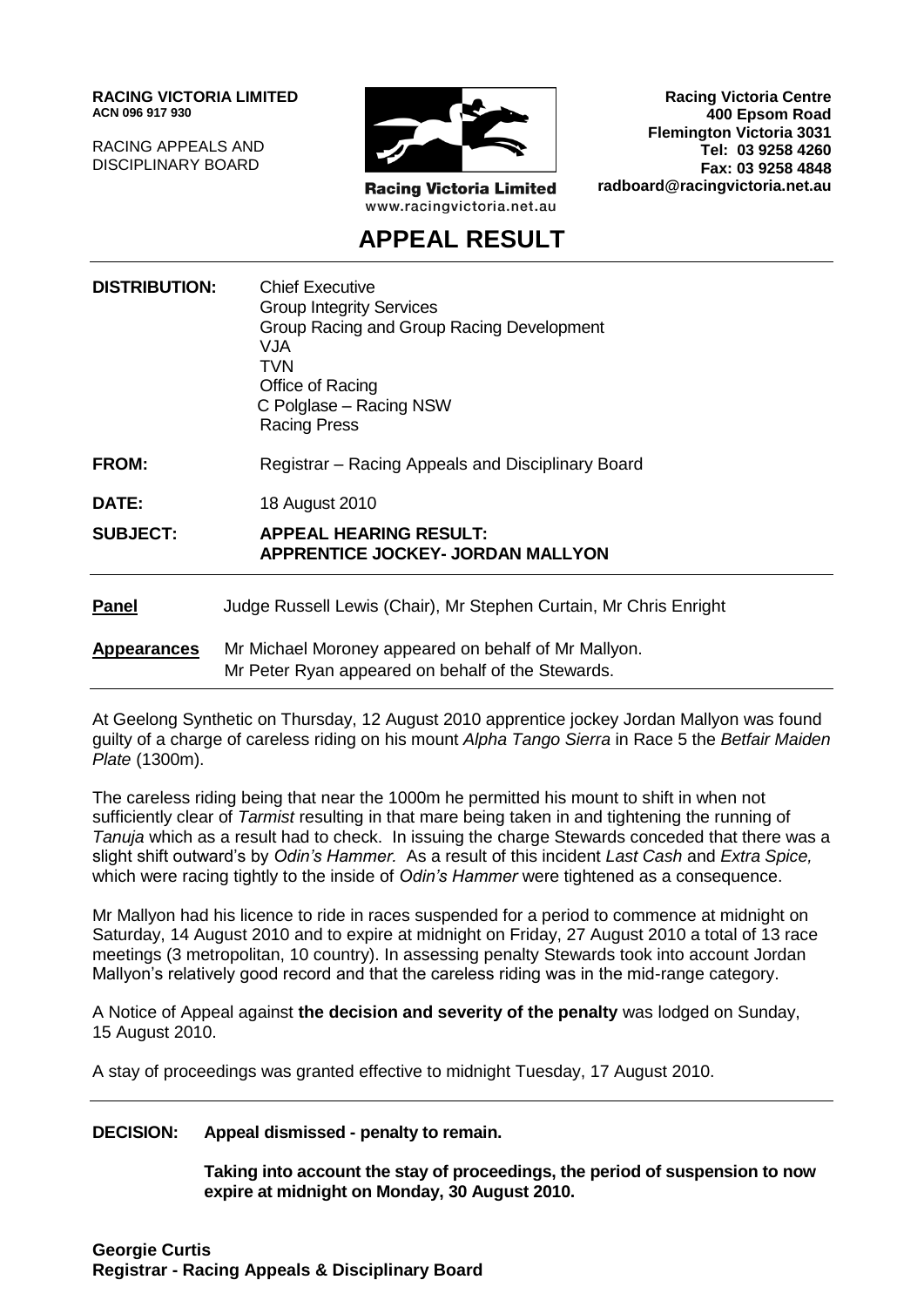# **TRANSCRIPT OF**

## **PROCEEDINGS**

## **RACING APPEALS AND DISCIPLINARY BOARD**

\_\_\_\_\_\_\_\_\_\_\_\_\_\_\_\_\_\_\_\_\_\_\_\_\_\_\_\_\_\_\_\_\_\_\_\_\_\_\_\_\_\_\_\_\_\_\_\_\_\_\_\_\_\_\_\_\_\_\_\_\_\_\_

#### **HIS HONOUR JUDGE R.P.L. LEWIS, Chairman MR S. CURTAIN MR C. ENRIGHT**

#### **EXTRACT OF PROCEEDINGS**

#### **DECISION**

## **IN THE MATTER OF THE BETFAIR MAIDEN PLATE OVER 1300 METRES AT GEELONG SYNTHETIC ON 12/8/10**

## **APPRENTICE JOCKEY: JORDAN MALLYON**

#### **MELBOURNE**

#### **WEDNESDAY, 18 AUGUST 2010**

MR P. RYAN appeared on behalf of the RVL Stewards

MR M. MORONEY appeared on behalf of the Appellant